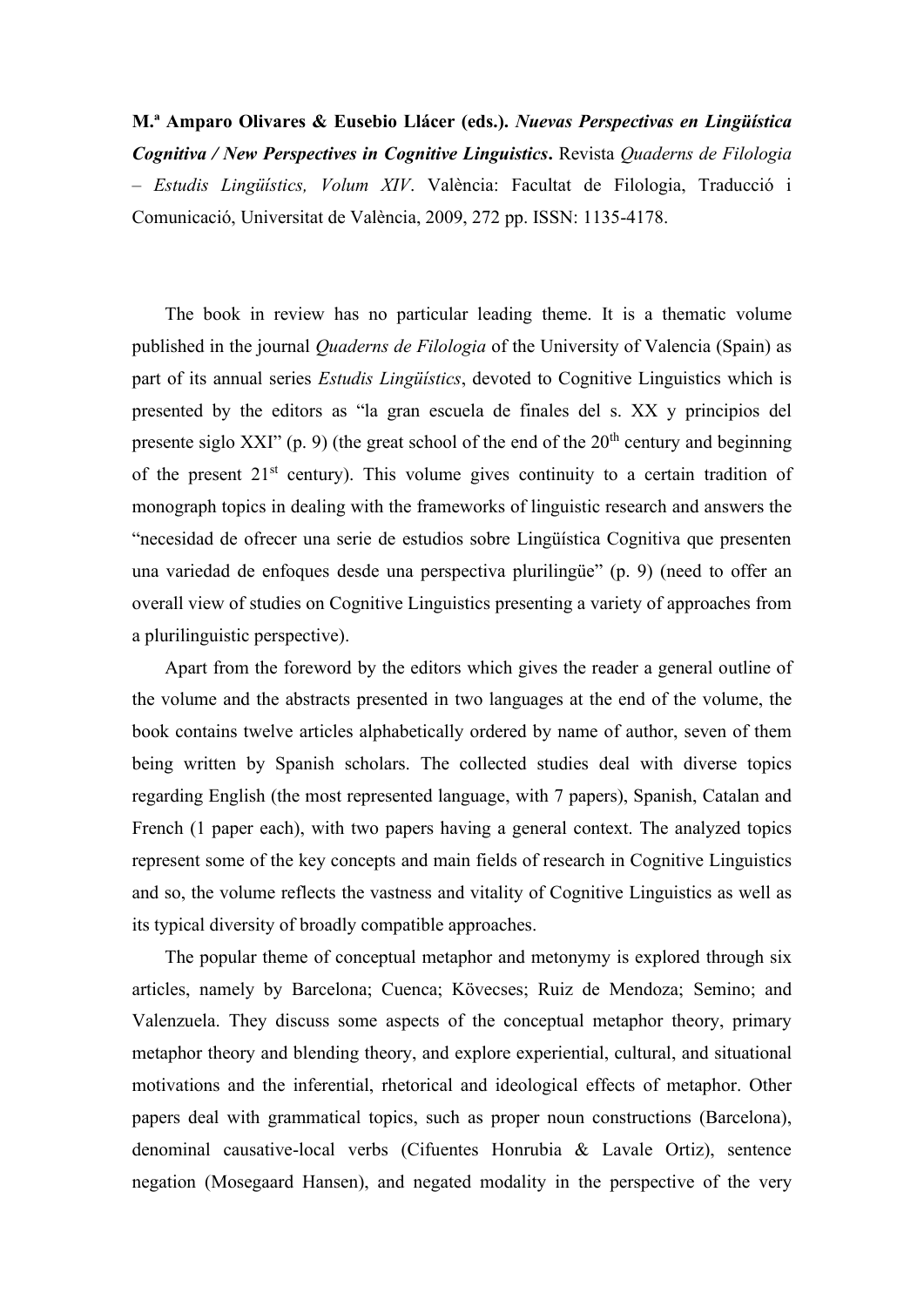influential force dynamics model (Radden) created by Len Talmy. Some of these studies use the concepts of Ron Langacker's well-elaborated and very influential Cognitive Grammar and Len Talmy's grammatical construal model and the Construction Grammar models. Applied Cognitive Linguistics is represented in the papers of Cuenca; Mosegaard Hansen; and Semino, which explore studies of critical discourse analysis, and in the paper of Estévez Fuertes, Llácer Llorca & Olivares Pardo about teaching/learning writing in the perspective of Charles Fillmore's Frame Semantics. The volume also includes studies about the origin and evolution of language (Ballester), acquisition and development of lexicon (Estévez Fuertes et al.) and Cognitive Linguistics epistemology (Fuchs).

In a stimulating and creative paper "Hablar a primera vista" (speak at first sight), Xaverio Ballester highlights the fundamental role of sight in the cognitive and linguistic processes of humans throughout their biological life as a species, bringing forward evidence of various nature, from biological and evolutionary data to interlinguistic, cultural and etymological data. While human speech is essentially auditive, our perception of the world is essentially visual, which implies, according to Ballester, an "information transfer" from one organ to the other, the transfer from sight to hearing being naturally much bigger, as the world is much more visible than audible. The author argues that the relevance of sight is well patent in the origin of language and creation of languages, namely in "primitive" languages and in "embryonic" languages (children's language, pidgin and Creole languages), but is also perceptible in the languages of hypertechnological societies. Then, he examines three aspects of the primary importance of sight in languages, namely the relevance of shape, size and space, mainly in the languages of hypotechnological communities. *Shape* is used as a noun classifier, whether at phonetic level like among Bushmen where sounds are associated to tight, large and flexible things, or at morphological and lexical levels like in Chinese and Indonesian, which possess classifiers for the external shape of objects. The diminutive and augmentative are referred to as the most basic grammatical resources to indicate the size of objects. Also, space marking "constitutes the most urgent and important of man's visual communication needs" (p. 21), the planetary category of demonstratives being one of the greatest pieces of evidence and "probably the most important manifestation of the relevance of sight in human speech" (p. 22). Ballester concludes his study with the analysis of diverse etymological data, like the indo-European root of 'sun', from which derived 'eye' and metonymically 'life', the metonymic association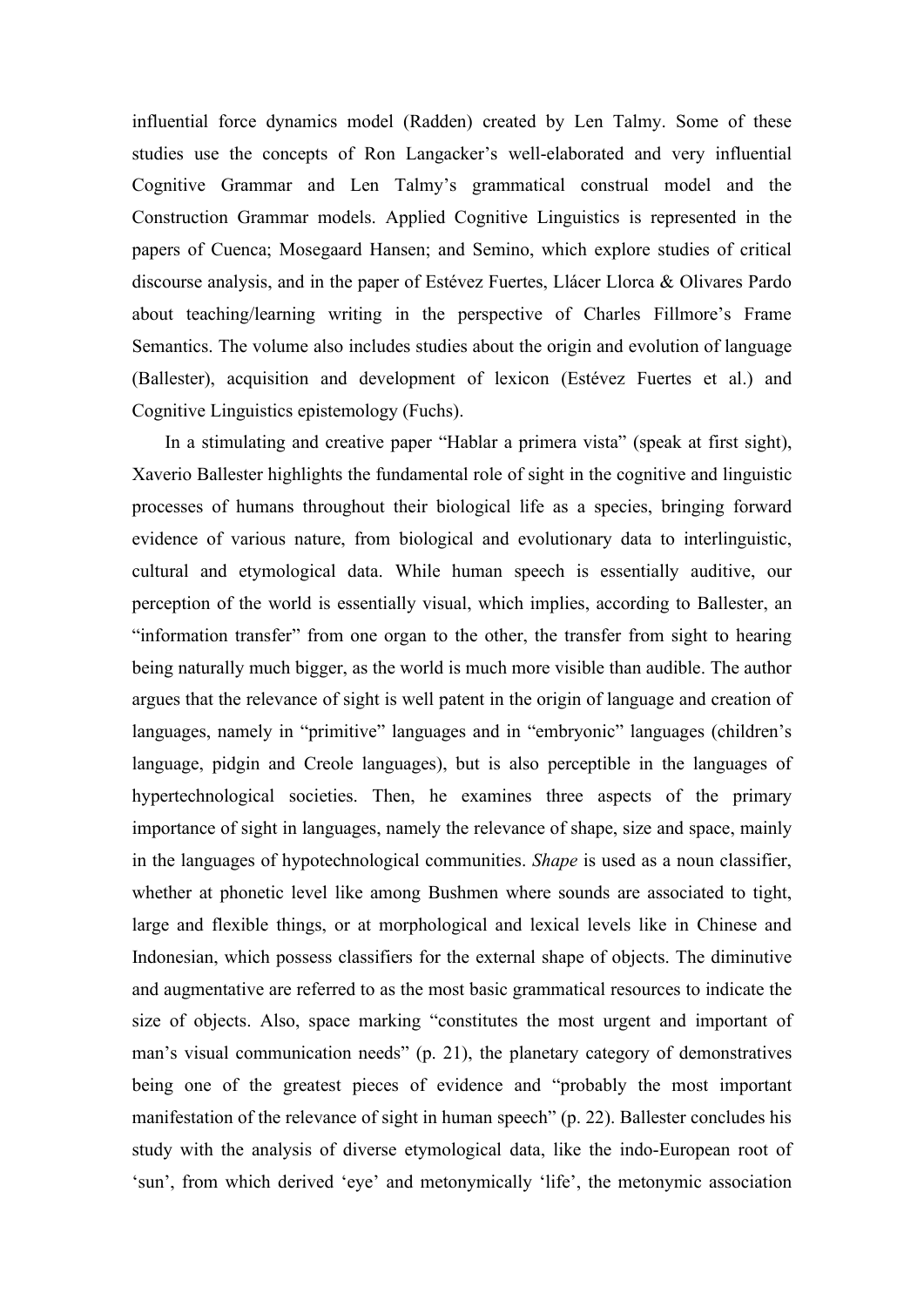between 'eye' and 'light', ideologically motivated since ancient times, the eye like a powerful source of lexical creation and the trajectory of 'to see' towards 'to know'.

In a study devoted to the relationship between metonymy and grammar and more specifically to the "irregular" uses of proper nouns, Antonio Barcelona analyses the metonymic motivation of the "partitive restrictive modification" of proper nouns in English, like in *The young Joyce was already a great writer* (referring to the writer as a young man) (p.39). After a brief overview of some of the main issues about metonymy (definition, grammatical productivity and the notion of "active zone metonymy", as put forward by Ron Langacker), Barcelona argues that the referred construction is motivated by two factors: (1) a purely conceptual, prelinguistic metonymy "mapping the whole cognitive frame associated with the unique referent of the name onto one of its active zones consisting in a relation involving that referent" (p. 51), and (2) the analogy of this construction to the non-partitive restrictive modification of proper nouns. The author concludes that one of the most significant implications of his research is the claim that the grammatical behavior of names is constantly governed by our rich knowledge network of their referents.

José Luis Cifuentes Honrubia & Ruth María Lavale Ortiz look at the issue of denominal verbs that express causative and local meanings. They analyze the diverse conflation processes of denominal local verbs, taking Len Talmy's conceptual schema of location as a basis, and identify various types of denominal causative verbs that are located in a continuum between agentive verbs and non-agentive verbs. The central part of the study deals with the subgroup of denominal causative-local verbs, where causative meaning proves to be as important as local meaning, like in *anillar el pelo* 'make a ring in the hair' (different from *anillar la perdiz* 'to put a ring on the grouse', which only illustrates the local schema). Cifuentes  $\&$  Lavale show that in these verbs the localized Figure does not show prior to location, as it happens with typical local schemas, but emerges as a result of the causative action. So, they come to conclusion that denominal causative-local verbs express location and causation inherently and not accidentally.

Applying the Conceptual Metaphor Theory to the discourse analysis of the mass media and following very closely the application that the main author of this theory (George Lakoff) made to American politics, Maria Josep Cuenca analyzes the linguistic conflict metaphors in a corpus of news dealing with the use of Catalan and Spanish in socioeconomic interactions that were published in Catalonia in 2006 and 2007. The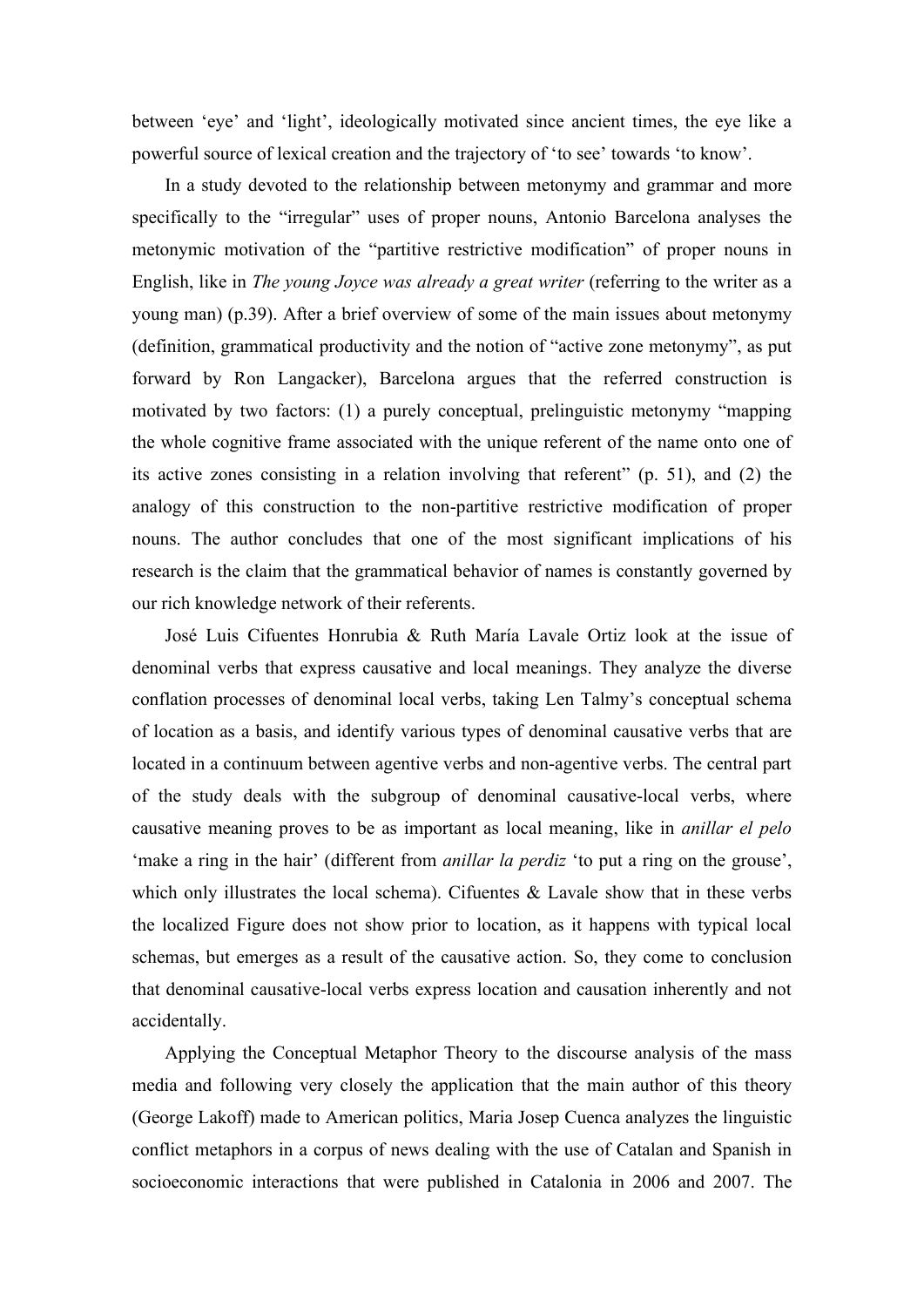main conceptual metaphor observed in the news is A LINGUISTIC CONFLICT IS A WAR CONFLICT. Cuenca shows how this war metaphor and the frames activated by each of the social groups have the ideological function to impose two radically different perspectives of the same linguistic situation lived in Catalonia, that will be hard to conciliate. On one side, there is the Spanish-speaking perspective according to which Spanish represents the democratic values and freedom and is the oppressed language, whereas Catalan and especially the Government of Catalonia is the oppressive force. On the other side, there is the Catalan-speaking perspective of asymmetric bilingualism that forces the customer to be bilingual and deny his language.

The model of frame semantics is also used by Nicolás Estévez Fuertes, Eusebio Llácer Llorca & Amparo Olivares Pardo in their study on evaluation of lexical development in health sciences students' written texts after a teaching/learning writing course. Looking at empirical data analysis gathered from the different compositions by the same participants in both groups, they show that the frame HEALTH has proved to be a useful linguistic tool to evaluate the way health sciences participants in the study improve their specific lexical command in different compositions. The results obtained allow them to conclude that the socio-cognitive approach to writing applied in the experimental group has enhanced a significant increase of specific lexical resources as compared with the control group, and therefore, constitutes a good means to increase their possibilities of generating information and improve communication.

Following that, there are four other papers written by non-Spanish linguists. In her article entitled "Does cognitive linguistics exist?", which echoes the recent article by G. Lazard entitled "Cognitive linguistics does not exist", Catherine Fuchs discusses the theoretical status and legitimacy of the notion of 'cognitive linguistics'. After recalling the historical background, in the USA, of the two main cognitive trends of linguistics, namely Chomsky's generative grammar and cognitive grammars, and after highlighting the cognitive theories of two French linguists that are out of the official field of cognitive linguistics, namely Gustave Guillaume's psychomechanical theory of language and Antoine Culioli's theory of enunciative operations, Fuchs tackles the question of the relationship between the linguistic phenomenon and the cognitive phenomenon. She points out as the conditions and risks of 'cognitive' linguistics the search for language universals or "invariants" (beyond variations between languages) and the specific place devoted to linguistics within the field of cognitive science. Fuchs concludes that the first step towards 'cognitive' linguistic theories is to share a common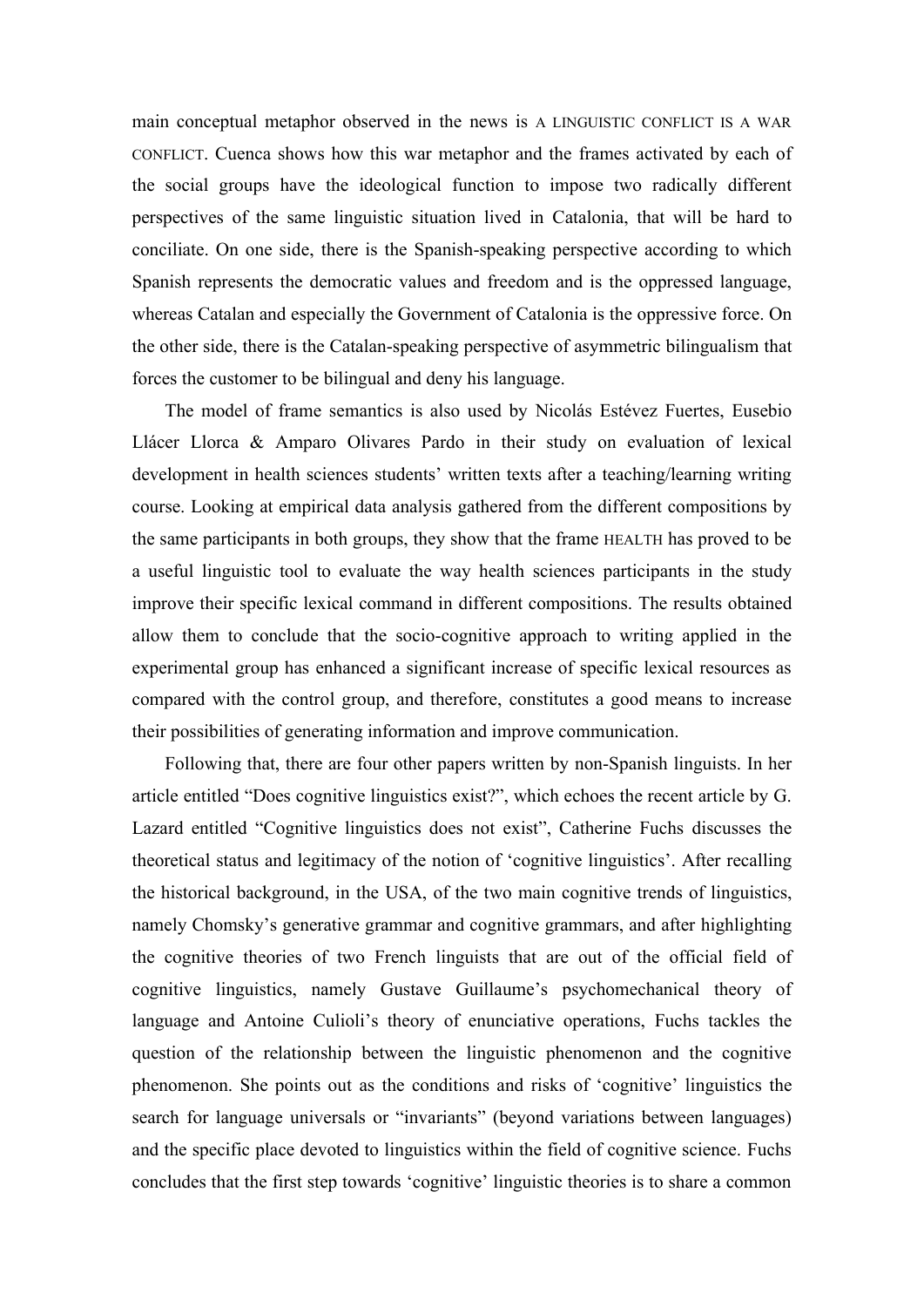epistemological paradigm with other disciplines – "à l'heure actuelle (et sans doute encore plus longtemps), l'ouverture de la linguistique en direction de la cognition ne peut être que d'ordre essentiellement épistémologique" (now (and probably still for a long time), the opening up of linguistics towards cognition can only be of epistemological order essentially) (p. 130).

Zoltán Kövecses seeks to explore the relationships between metaphor, cognition and culture and argues that "a large part of our making sense of the world is based on metaphorical ways of speaking and thinking" (p. 147) and that our "metaphorical meaning making" is the function of both body force and context. The author suggests that the metaphorical meanings give coherence to discourses and considers that some of the metaphors we use for this purpose are universal and some of them are culturespecific. Some of the examples he gives of (near-)universal metaphors include HAPPINESS IS UP, TIME IS SPACE and the Event Structure metaphor. Commonality in human experience is presented as the main reason for universal metaphors. As for culture-specific metaphors, Kövecses identifies two large groups of causes: differential experience, involving differences in social-cultural context, in history and human concern, and differential cognitive preferences.

As she looks at variability in the expression of sentence negation in a 14<sup>th</sup>-century French text, M-.B. Mosegaard Hansen shows that alternation between the plain preverbal *ne* and the reinforced forms *pas, mie* and *point* is structured by discoursefunctional constraints relating to the cognitive status of the negated proposition or its underlying positive variant. Hansen gathers evidence according to which reinforced negators in the older stages of French were constrained to appear in discourse-old propositions.

Negated modality in English is the subject explored by Günter Radden in a forcedynamic perspective, which has been vastly used in Cognitive Linguistics but almost always in relation to affirmative modality. Contradicting the dominant logical perspective of negated modality, Radden demonstrates that the use of modals under negation is motivated: like affirmative modality, negated modality is based on forcedynamic constellations. The author points out that the force-dynamic notion that is central to negated modality is that of blockage. Deontic and epistemic modals are divided into 'subjective' (speaker-internal) modals, like *must* and *may*, and 'external' (speaker-external) modals, like *have to, need to* and *can*. In their negated uses, the negation may affect the proposition or the modality. Radden seeks to explain why the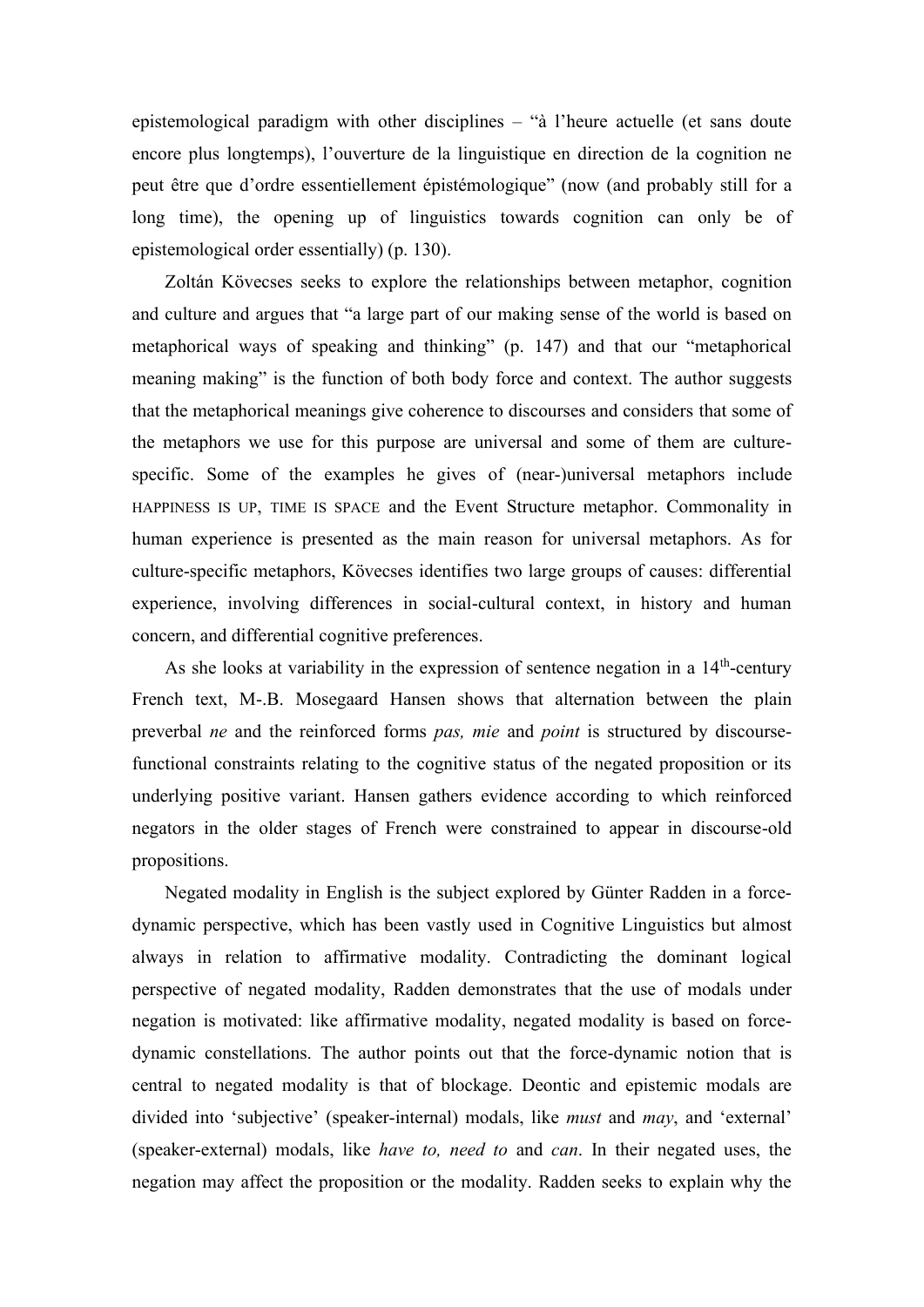subjective modals are used to negate the proposition while external modals are used to negate the modality. Negated modals that directly affect the proposition describe prohibitions (*mustn't*), permissions not to act (*may nót*), and possibilities that something is not the case (*may not*). Radden explains that these modal situations necessarily involve "the goal-directed power of humans, who are able to direct a person to a negative goal or allow their reasoning to come to a negative conclusion" (p. 191). In turn, negated modals that directly affect the modality describe exemptions from an obligation or necessity (*don't have to, need not*), refusals of permission (*may not, can't*), and impossibilities *(can't*). Radden observes that their negative modality "typically leads to a negative proposition, without excluding a positive outcome in exemptions that involve humans" (p. 191). As he develops his analysis, Radden shows that negated modality is governed by communicative principles of natural language, in particular the overarching principle of relevance and the principles of clarity, economy, meaningfulness and polysemy.

Finally, there are three papers on metaphor. Francisco Ruiz de Mendoza tries to combine some of the central assumptions of the Relevance Theory concerning metaphor and metonymy with related assumptions in Cognitive Linguistics in such a way that the combination of the two theories allows to obtain an integrated cognitive and pragmatic understanding of the communicative potential of metaphor and metonymy. For that, the author makes a critical review of the relevance-theoretic pragmatic analysis of metaphor and metonymy, of the Lakoffian approach to metaphor and metonymy as idealized cognitive models and of Fauconnier and Turner's Blending Theory. Ruiz de Mendoza shows that even though the Principle of Relevance underlies all forms of verbal communication and is able to motivate metaphor and metonymy, it is not sufficient to determine the precise nature of cognitive operations taking place during language production and comprehension as well as the constraining factors that regulate the way in which metaphor and metonymy are used. These constraining factors, as Ruiz de Mendoza points out, are explained by compatible principles with relevant criteria, such as the Extended Invariance and the Correlation principles. The last and most innovative part of the study of Ruiz de Mendoza offers an alternative explanation to the emergent structure hypothesis of the Blending Theory. This explanation, already formulated in previous studies by the same author, like "combined input hypothesis" (p. 209), puts forward the existence of diverse cognitive operations (as correlation, domain expansion/reduction, strengthening and mitigation, completion, contrafactivity) and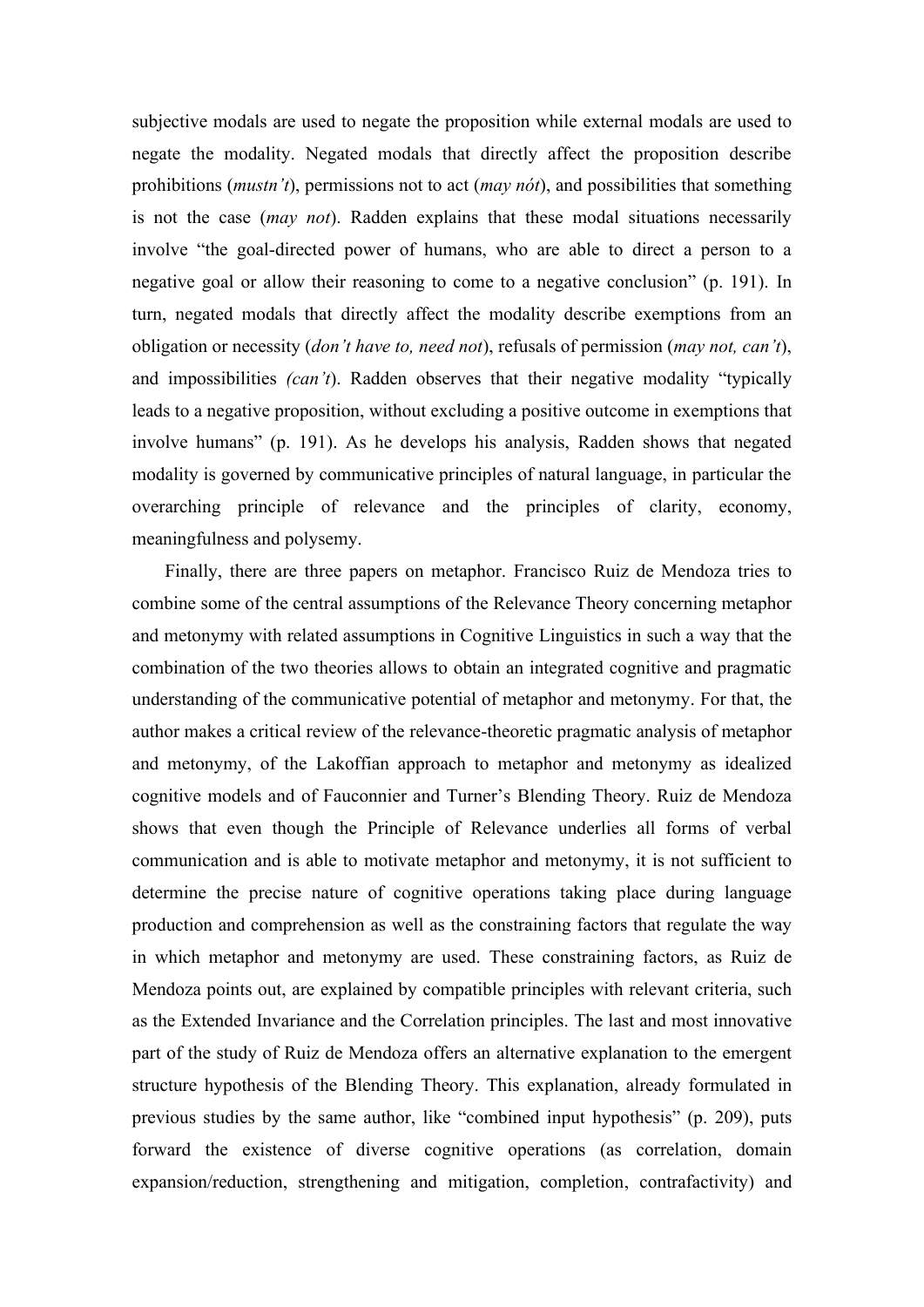defines its role in producing inferences that are combined in a principled way into new conceptual constructs. Ruiz de Mendoza shows, with two case studies, the following advantages of "combined space" or "conceptual projection space", in contrast with a blended space: (i) it is the result of ongoing cognitive activity, not the creator of such an activity; (ii) allows the conceptual projection to be regular as all the correlations occur before that the conceptual structure is projected into the combined space; and (iii) offers the final interpretation of a statement at the inferential level of explicatures and implicatures.

Elina Semino looks at a little explored dimension of metaphor motivation, namely specific factors for the use of certain metaphorical expression in specific contexts, that is to say, their situational motivation. By analyzing examples from news reporting, political discourse and advertising, Semino considers a variety of uses of metaphor which appear to be motivated by a non-metaphorical connection between the source domain and the topic, including relationships of opposition, or an aspect of the communicative situation, such as place, time, addresser and addressee. The first are designated as "topic-triggered" metaphors and the last are called "situationally triggered" metaphors. The author shows how topic-triggered and situationally triggered metaphors can be exploited strategically to achieve particular rhetorical goals, such as attracting and involving hearers/readers via humor or persuading them of the validity of particular claims. Semino challenges metaphor scholars to give more systematic attention to non-metaphorical associations of source domains and to other situational motivations of metaphor.

At last, Javier Valenzuela shows what psycholinguistic empirical work can tell us about *primary* metaphors, as they were initially described by Joseph Grady as the result of experiential correlations in the world. The author argues that various empirical studies coming from cognitive psychology, social psychology and neuroscience demonstrated the existence of primary metaphors in our minds such as TIME IS SPACE, HAPPY/GOOD IS UP, CONTROL/POWER IS UP, SIMILARITY IS CLOSENESS, and IMPORTANT/POWERFUL IS BIG. Not less important, Valenzuela shows how empirical studies can suggest refinements in Conceptual Metaphor Theory and Primary Metaphor Theory, as in the case of the different time-lines existing in the TIME IS SPACE metaphor. Empirical studies also point at non-linguistic realizations of metaphor, as in the leftright metaphors for time, and suggest restrictions or additions to proposed metaphors, like in the SIMILARITY IS CLOSENESS metaphor. Valenzuela alerts for the need of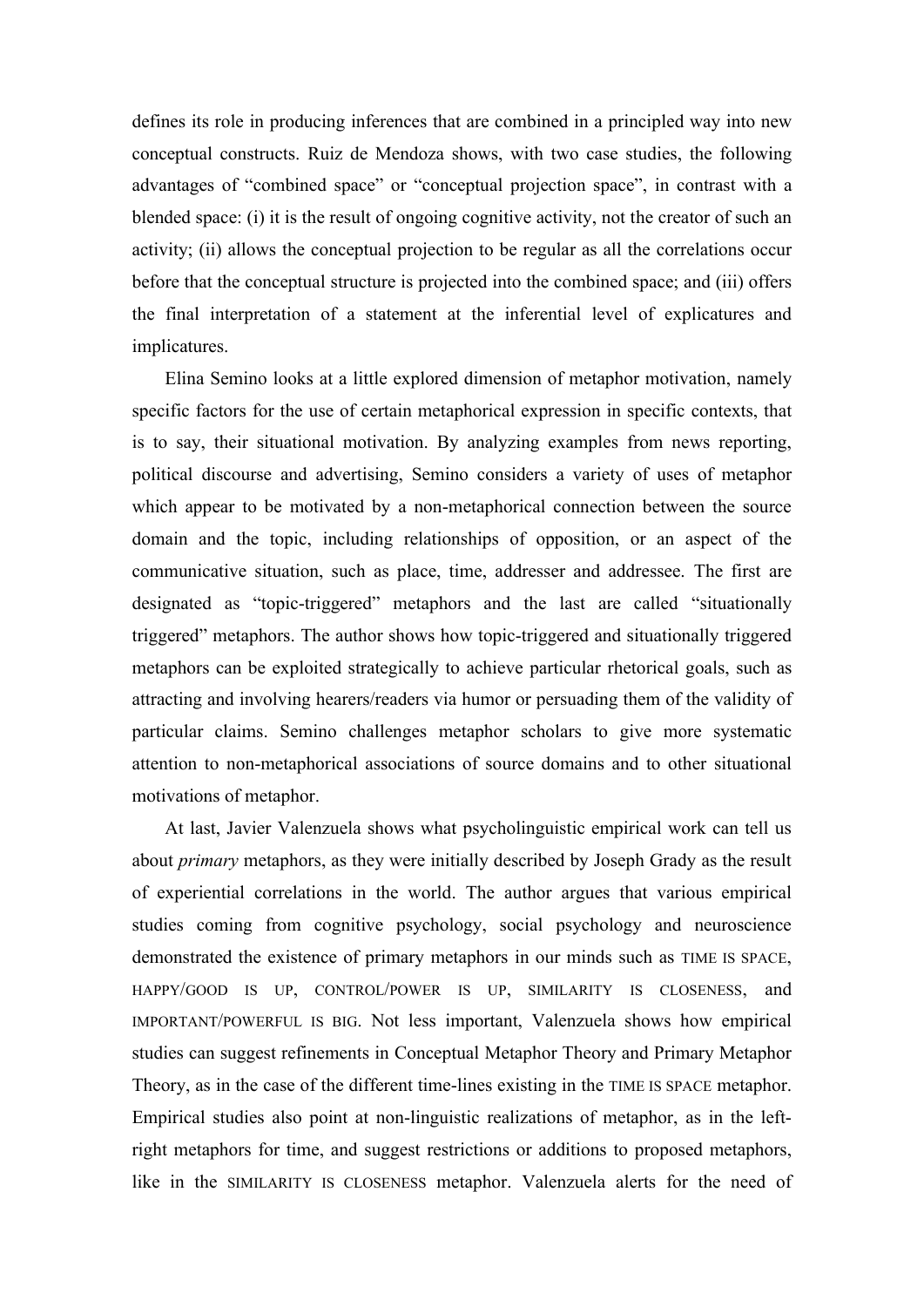interplay between theoretical proposals and empirical work and also suggests that the empirical work resulting from cognitive science will be able to clarify, in the future, some problems of the conceptual metaphor and primary metaphor theories, like the psycholinguistic status of metaphors, the conflation hypothesis, the choice of different versions of a metaphor, and the interplay between universality and culture-specificity.

Prepared by Spanish researchers and other researchers from universities in France, Germany, Hungary and the UK, this volume constitutes a significant contribution to Cognitive Linguistics. The twelve articles cover an extensive selection of cognitive linguistic key concepts and research topics of interest for anyone dealing with conceptual metaphor and metonymy, Blending Theory, spatial semantics, frame semantics, force dynamics, cultural cognitive models, embodiment, grammatical construal, Cognitive Grammar, and so on. The reader (whether of cognitivist orientation or of any other theoretical orientation) finds here descriptive studies on various topics in English, Spanish, Catalan and French related to the fields of semantics, lexicon, syntax, word-formation and discourse, studies on language evolution and typological and cultural variation studies (Ballester; Kövecses), applied studies on language teaching/learning (Estévez Fuertes et al.), ideology in the press and political discourses (Cuenca; Semino) and also finds studies about the epistemological position and the challenges of 'cognitive' linguistics (Fuchs) and the importance of empirical methodology in Cognitive Linguistics (claimed explicitly in Valenzuela's paper in relation to experimental methods and applied in a few number of corpus-based studies like in the papers by Cuenca; Hansen; and Semino, and experimental studies like in Estévez Fuertes et al.'s paper).

One important merit of the book is the fact that some papers offer new explanations for well-known notions and research topics in Cognitive Linguistics and even introduce new topics in the already vast research agenda of Cognitive Linguistics. There are new explanations and new insights for conceptual metaphor, primary metaphors and conceptual integration/blending, namely the situational motivation of metaphor and its rhetorical and ideological goals (Semino; Cuenca), the specific interplay between universality and culture-specificity in metaphor (Kövecses), the cognitive psychological reality of primary metaphors (Valenzuela), and the combined input and projection space hypothesis and its role in explaining inferences (Ruiz de Mendoza). There are illuminating insights on the visual embodied roots of language and cognition (Ballester) and challenges to integrate original cognitive theories in Cognitive Linguistics, such as